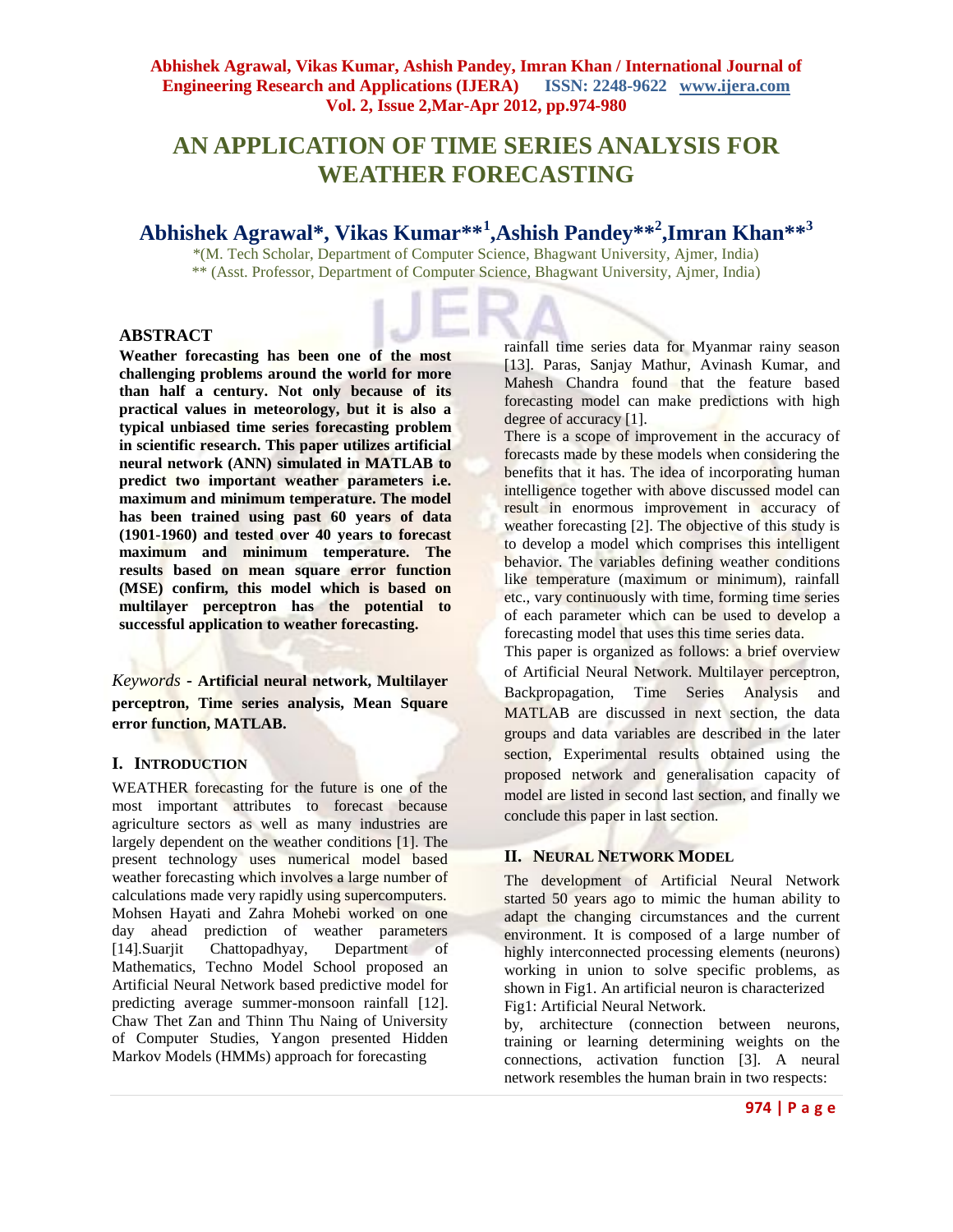

1. Knowledge is acquired by the network through a learning process.

2. Inter-neuron connection strengths known as synaptic weights are used to store the knowledge.

The most interesting fact about neural networks is the possibility of learning. A neural network is an adaptive system that changes its structure based on external or internal information that flows through the network during the learning phase [4]. It is used to learn patterns and relationships in data. The learning rules enables a network to 'gain knowledge' from available data and apply that knowledge to train the network [3].

There are three major learning paradigms, each corresponding to a particular abstract learning task. These are supervised learning, unsupervised learning and reinforcement learning. In Supervised Learning, a commonly used function is the mean-squared error, which tries to minimize the average squared error between the network's output,  $f(x)$ , and the target value y over all the pairs. In order to minimize this function using gradient descent for the class of neural networks called multilayer perceptrons, we obtain the common and well-known backpropagation algorithm for training neural networks [4].

## **III. MULTI LAYER PERCEPTRON NETWORK**

A multilayer perceptron (MLP) is a feedforward artificial neural network model that maps sets of

input data onto a set of appropriate output. An MLP consists of multiple layers of nodes in a directed graph, with each layer fully connected to the next one, as shown in Fig 2. It utilizes a supervised learning technique called backpropagation for training the network [5][6]. It is a modification of the standard linear perceptron, which can distinguish data that is not linearly separable [7].

The two main activation functions used in current applications are both sigmoid, and are described by  $\phi(y_i) = \tanh(v_i)$  and  $\phi(y_i) = (1 + e^i)$ in which the former function is a hyperbolic tangent which ranges from -1 to 1, and the latter is equivalent in shape but ranges from  $0$  to  $1$ .  $y_i$  is the output of the ith node (neuron) and  $v_i$  is the weighted sum of the input synapses[8].

It can implement arbitrary complex input/output mappings or decision surfaces separating different patterns. Multiple-layer networks are quite powerful. For instance, a network of two layers, where the first layer is sigmoid and the second layer is linear, can be trained to approximate any function (with a finite number of discontinuities) arbitrarily well. This kind of two-layer network is used extensively in Backpropagation [3].

Back propagation is a systematic method for training multi layer artificial neural networks. It has a mathematical foundation that is strong if not highly practical. It is a multi-layer forward network using extend gradient descent based delta learning rule,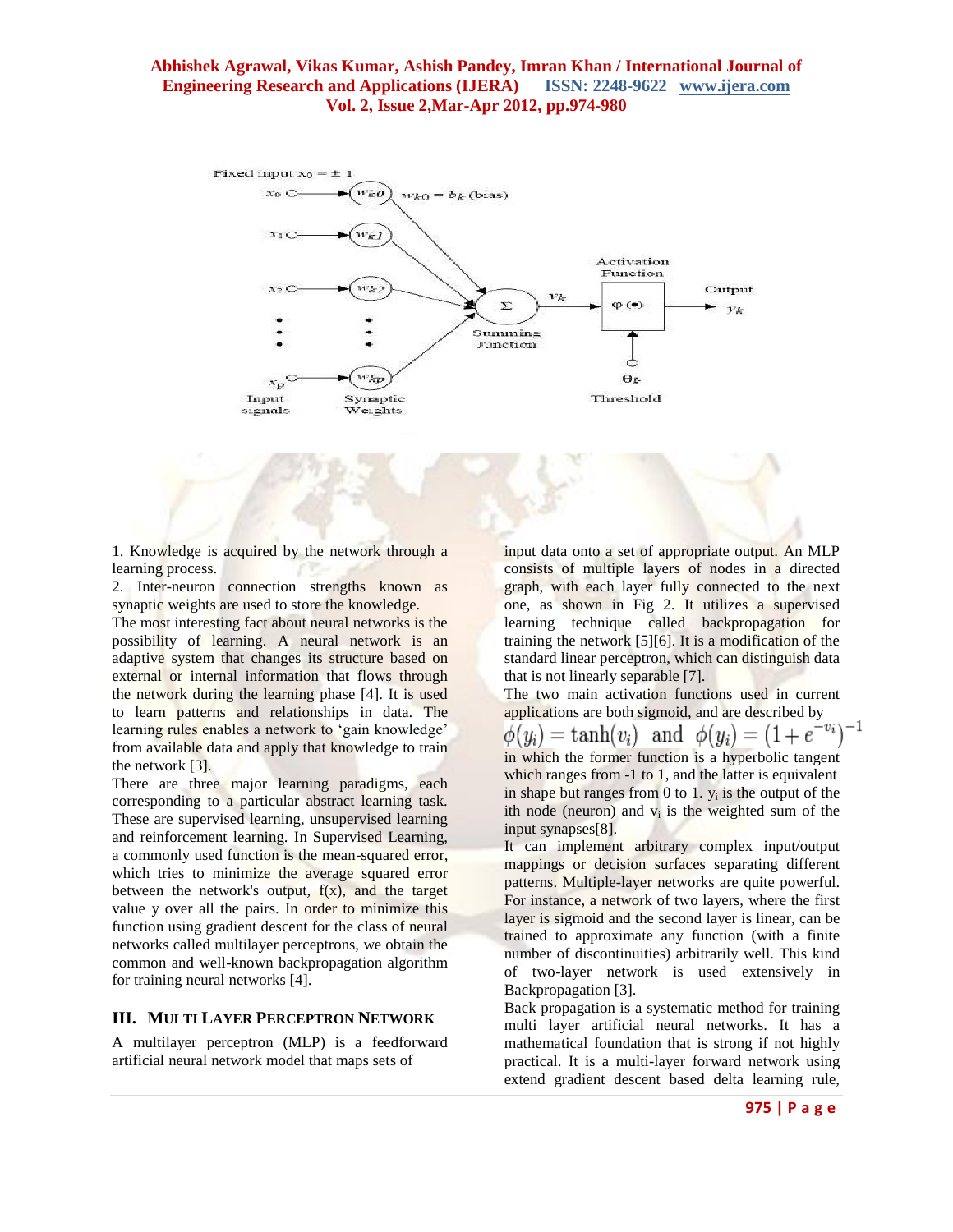commonly known as Backpropagation rule. Being a gradient descent method it minimises the total squared error of the output computed by the network. The network is trained by supervised learning method. The aim of this network is to train the net to achieve a balance between the ability to respond correctly to the input patterns that are used for training and the ability to provide good responses to the input that are similar. This algorithm covers a wide area of applications like, Optical character Recognition, Image Compression, Data Compression,

### **V. MATRIX LABORATORY(MATLAB)**

The name MATLAB stands for matrix laboratory. MATLAB is a high-performance language for technical computing. It integrates computation, visualization, and programming in an easy-to-use environment where problems and solutions are expressed in familiar mathematical notation. MATLAB is an interactive system whose basic data element is an array that does not require dimensioning. This allows you to solve many



Face Recognition etc [3]. Fig 2: Multilayer Perceptron Network

#### **IV. TIME SERIES ANALYSIS**

A Time series (TS) is a sequence of observations ordered in time. Mostly these observations are collected at equally spaced discrete time intervals. A basic assumption in any time series analysis modeling is that some aspects of the past pattern will continue to remain in the future. Also under this setup often the time series process is assumed to be based on past values of the main variable but not on explanatory variables which may affect the system. So the system act as a black box and we may only be able to know 'what' will happen rather than 'why' it happens. Here it is tactically assumed that information about the past is available in the form of numerical data. Ideally at least 50 observations are necessary for performing time series analysis/modeling as propounded by Box and Jenkins who were pioneers in TS modeling [9].

Time series analysis can be used more easily for forecasting purposes because historical sequences of observations upon study variables are readily available from published sources. These successive observations are statistically dependent and Time series modeling is concerned with techniques for the analysis of such dependencies [9].

technical computing problems, especially those with matrix and vector formulations, in a fraction of the time [3].

## **VI. IMPLEMENTATION OF PROPOSED WORK**

Weather parameters like maximum temperature, minimum temperature, extent of rainfall, cloud conditions, wind streams and their directions, are used to predict weather conditions, but temperature affects all other parameters. Temperature affects the ability of air to absorb water vapor (warmer air can contain more vapor) and ultimately it is the latent heat in water vapor which is the energy source for thunderstorms, hurricanes etc., which affects extent of rainfall, cloud conditions, wind streams and their directions. The rate at which temperature decreases with height affects the stability of the atmosphere. Increasing temperature is likely to lead to increasing precipitation.

The change in the weather takes place because of unequal heating of the atmosphere by the sun. As the sun rises and the sun's rays warm the earth's surface, it heats the air close to it. This makes the air temperature rise and the day becomes increasingly hot. So the amount of sunlight the surface receives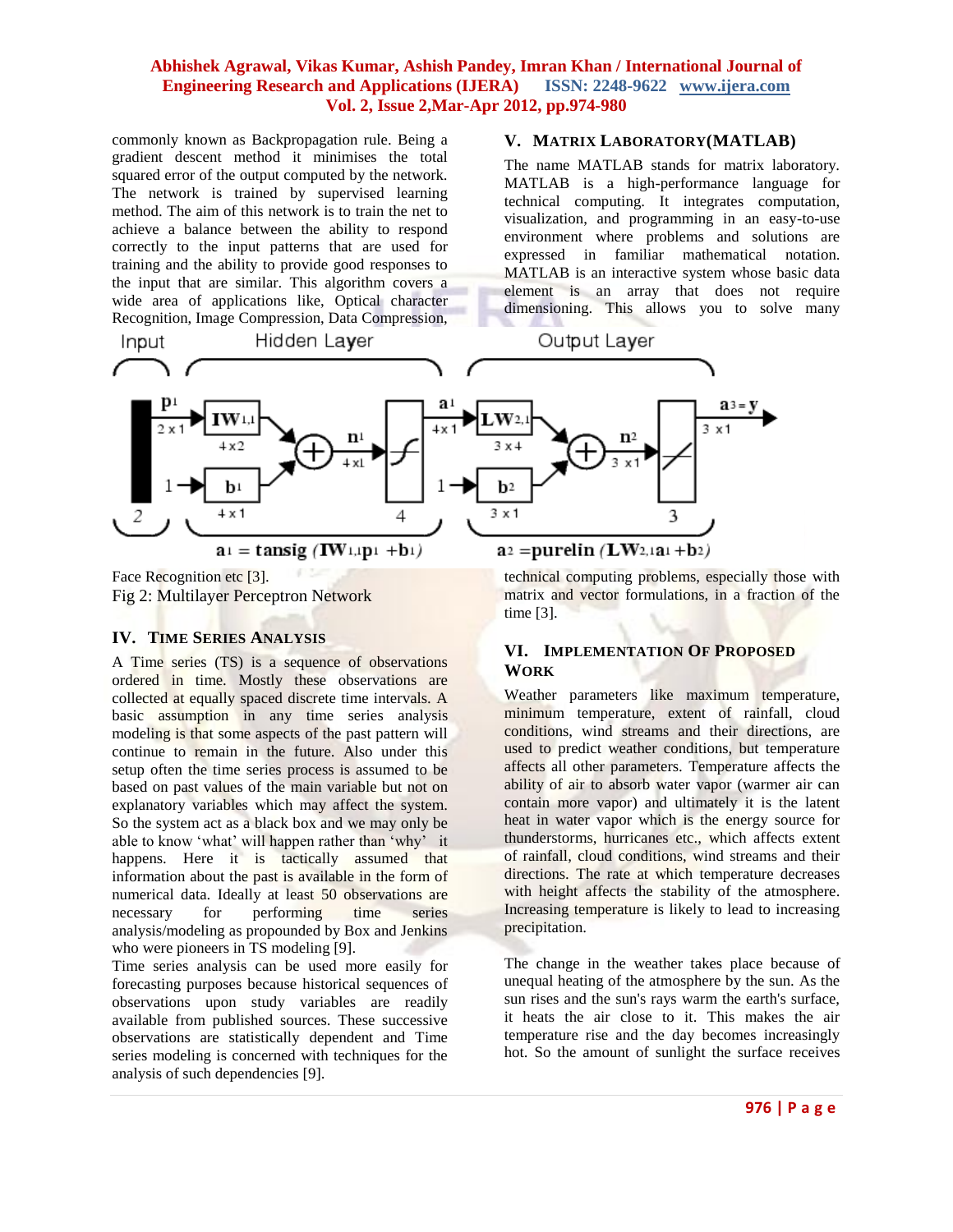determines the hotness or coldness of the air, which in turn decides the state of weather of any place.

The proposed system takes minimum temperature and maximum temperature as input parameters and predicts the same. Weather data of hundred years for the meteorological variables as shown in Table 1 were collected from the Indian Meteorological Department (IMD). The ellicitated data refers to two sets i.e. average maximum temperature and average minimum temperature for 12 months of each year. The general Structure of inputs/outputs for the network is shown in Fig3. The global data is divided into two groups, the training group corresponding to 60% of the data and the test group, corresponding to 40% of the data; so that the generalization capacity of the network could be verified after the training phase.

Mean Squared Error (MSE) is used as a measure of error made by the proposed network.



#### **VII. RESULTS**

The obtained optimal network structure is shown in Table 2. The network is trained with 60 years of data for both maximum and minimum temperature. After training phase the network is simulated by using 40% of data so that the predicted result can be verified. The graphs depicting the stabilization of different weight and bias metrics are shown in Fig 4, 5 and 6.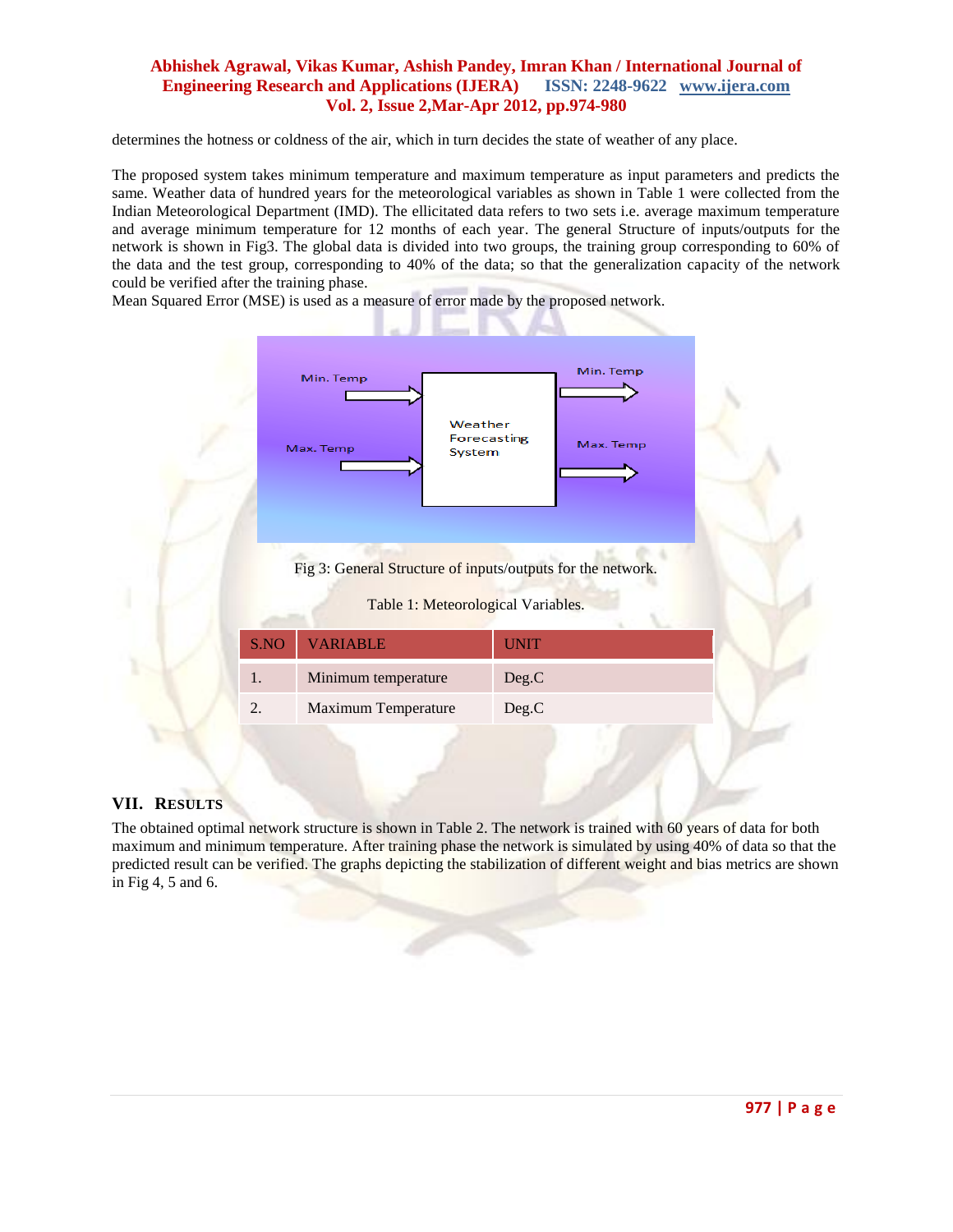Table 2: The optimal Network Structure.

| <b>Network Structure</b>                 |                    |
|------------------------------------------|--------------------|
| Number of Hidden neurons                 |                    |
| Number of epochs                         | <b>100</b>         |
| Activation function used in hidden layer | tan-sig            |
| Activation function used in output layer | <b>Pure linear</b> |



Fig 4: Graph showing stabilisation of Weight metric for layer 2.



Fig 5: Graph showing stabilisation of Weight metric for layer 1.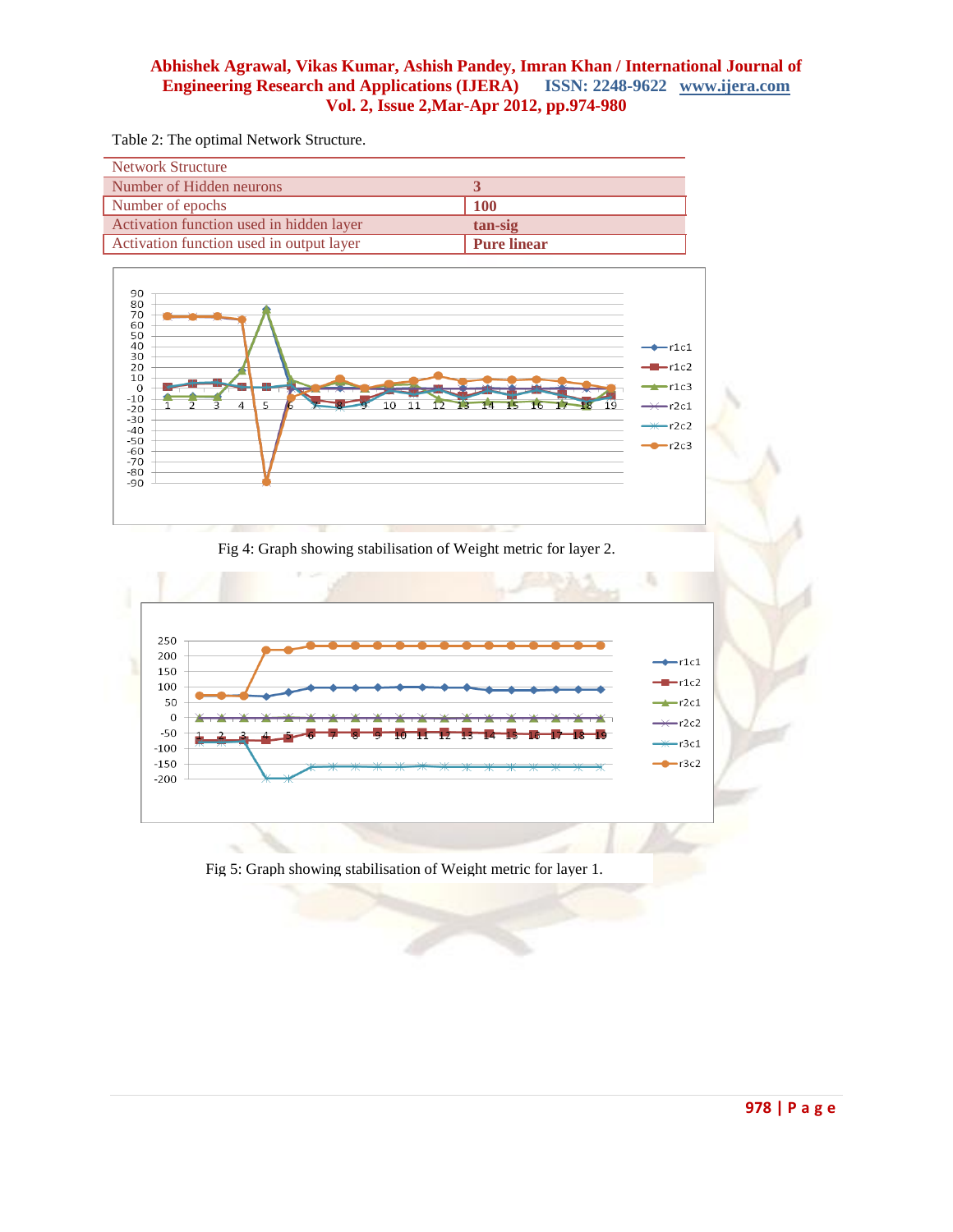